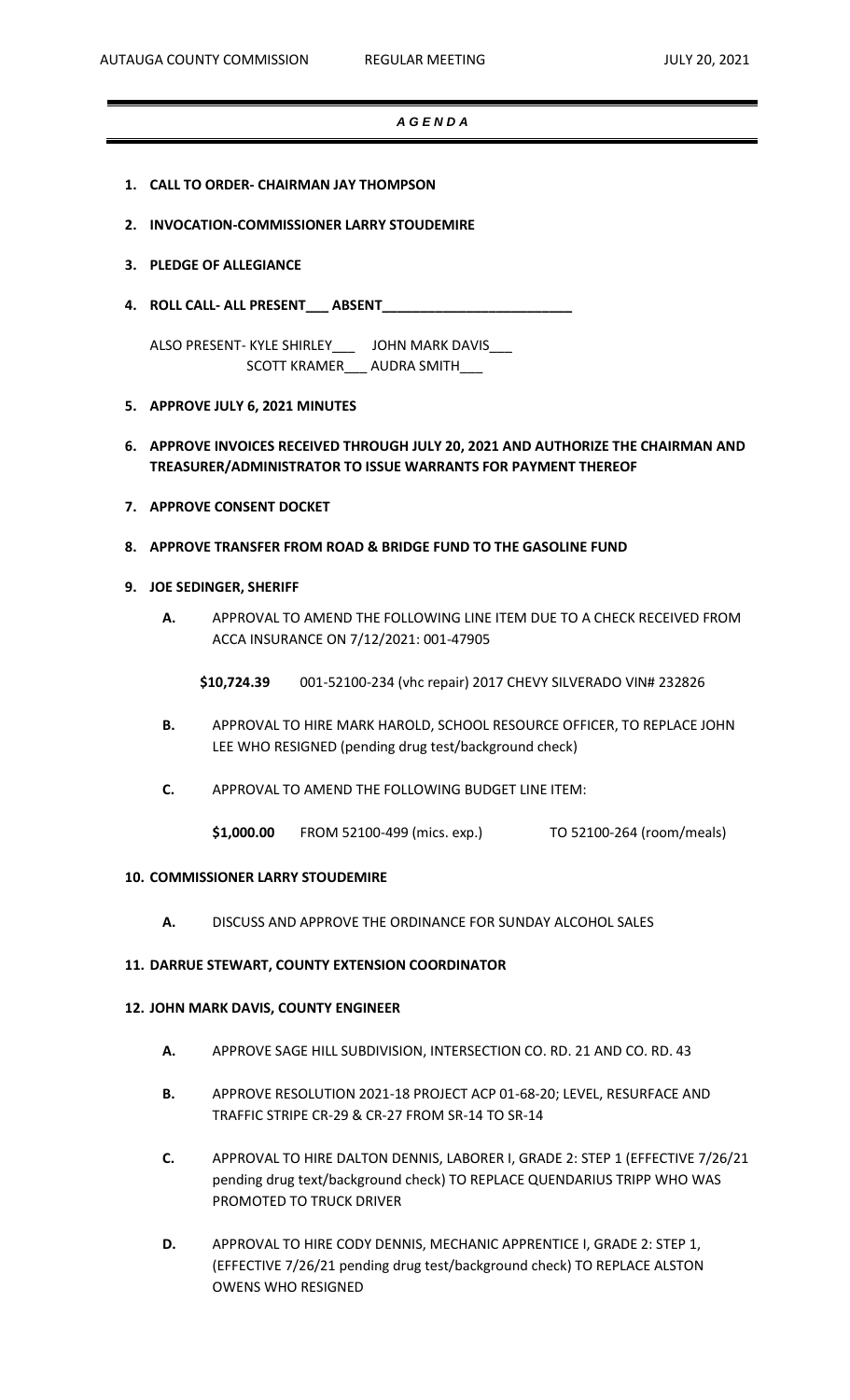# **13. SCOTT KRAMER, TREASURER/ADMINISTRATOR**

**A.** APPROVE AUTAUGA COUNTY LEVIES FOR NEW ABC LICENSE TYPES

## **14. COMMENTS AND DISCUSSIONS**

## **15. ADJOURN MEETING**